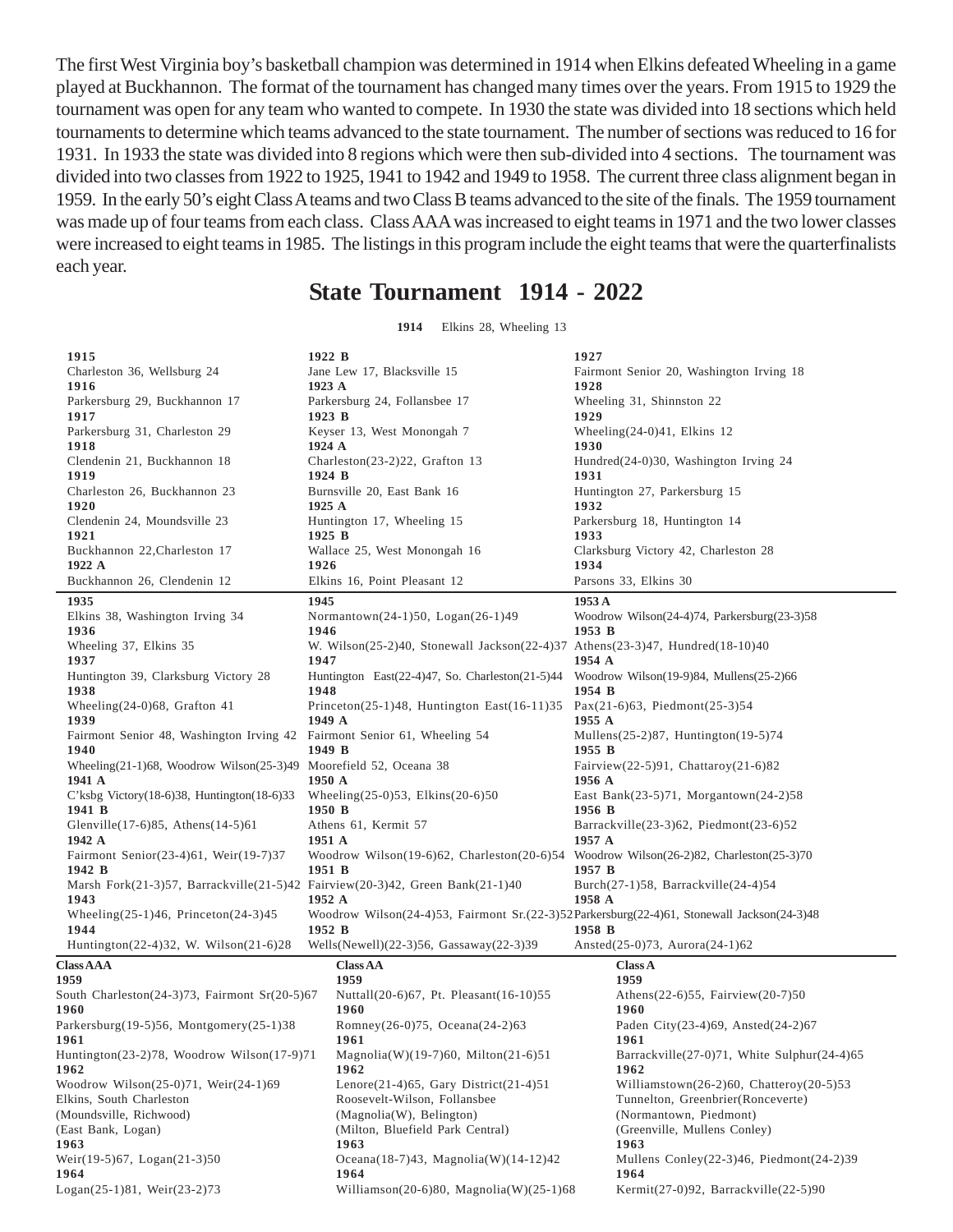**1965 1965 1965** Woodrow Wilson(19-6)69, Williamson(25-1)67 Oceana(26-0)95, Williamstown(22-5)72 Gary District(24-2)79, Fort Ashby(21-6)70 **1966 1966 1966** Dunbar(24-2)87, Moundsville(18-7)62 Hunt. Vinson(18-8)58, Mullens(18-8)55 Piedmont(25-2)58, Williamson Liberty(23-2)55 **1967 1967 1967** Woodrow Wilson(24-2)75, Charleston(24-2)69 Warwood(24-2)57, Sophia(24-2)54 Bramwell(26-0)86, Bethany(15-12)49<br>1968 1968 **1968 1968 1968** Charleston(25-0)78, Woodrow Wilson(21-5)64 Ceredo-Kenova(23-4)66,Charles Town(26-1)48 Barrackville(22-4)68, Marlinton(24-3)58<br>1969 1969 **1969 1969 1969** Huntington(24-2)75,Oak Hill Collins(19-7)57 Ceredo-Kenova(23-3)48, Pineville(19-7)44 Harts(23-3)56, Piedmont(15-11)48 **1970 1970 1970** Parkersburg(25-1)61, Logan(18-8)54 Mullens(21-5)66, Charles Town(23-2)62 Hedgesville(25-2)61, Bramwell(20-6) 56 **1971 1971 1971** George Wash.(25-1)72, Charles Town(24-1)61 Northfork(24-1)63, Gauley Bridge(23-2)56 Bramwell(19-6)58, Hamlin(19-6)40 **1972 1972 1972** Greenbrier East(25-1)64, Dunbar(22-4)58 Mullens(16-10)46, Matewan(18-9)41 Oakvale(23-2)70, Paden City(22-4)55 **1973 1973 1973** Charleston(25-0)76, Parkersburg(16-10)56 Gary(24-2)68, Magnolia(W)(18-7)50 Paden City(18-8)60, Oakvale(20-6)59 **1974 1974 1974** Charleston(24-2)81, Logan(24-2)74 Northfork(23-3)76, Hunt. Vinson(22-5)58 Piedmont(21-5)50, Marsh Fork(20-8)40 **1975 1975 1975** Barboursville(23-4)58, St. Albans(22-4)57 Northfork(26-0)97, Warwood(20-6)83 Kermit(21-4)48, Piedmont(24-3)37 **1976** 1976 **1976** 1976 Wheeling(22-3)59, Charleston(14-11)52 Northfork(23-3)59, Hunt. Vinson(24-2)55 Rivesville(26-0)71, Piedmont(21-5)56 **1977 1977 1977** Logan(22-4)111, Washington Irving(22-4)87 Northfork(24-2)78, Winfield(14-12)57 Glen Rogers(22-4)69, Gauley Bridge(22-3)65 **1978 1978 1978** Logan(25-1)67, East Bank(22-3)60 Northfork(22-4)57, Mount Hope(24-2)46 Harts(24-1)87, Montcalm(24-2)73 **1979 1979 1979** Princeton(23-3)59, Logan(21-4)57 Northfork(19-7)78, Winfield(25-1)66 Guyan Valley(22-5)58, St. Francis(22-5)57 **1980 1980 1980** Wheeling Park(23-3)49, St. Albans(19-7)48 Northfork(19-8)60, Winfield(22-4)54 St. Francis(22-6)78, Madonna(17-10)69 **1981 1981 1981** Princeton(20-6)51, Williamson(25-1)47 Northfork(23-3)53, Dunbar(17-8)50 Bishop Donahue(22-4)69, Mullens(16-11)68 **1982 1982 1982** Stonewall Jack.(22-5)62, So. Charleston(24-2)61 Wheeling Central(25-2)86,Sissonville(17-10)57 Mullens(23-4)80, Paden City(11-15)61 **1983 1983 1983** Logan(22-4)55, South Charleston(23-3)54 Williamson(25-2)66, Northfork(20-4)60 Mullens(24-3)68, Hunt. Vinson(21-7)56 **1984 1984 1984** Oak Hill(23-3)78, Stonewall Jackson(22-4)63 Northfork(18-5)71, Wheeling Central(17-9)58 Mullens(22-3)78, Lenore(22-4)54 **1985 1985 1985** Stonewall Jackson(26-0)63, St.Albans(21-5)57 Dunbar(23-4)78, Wheeling Central(21-5)61 Bishop Donahue(23-3)80, Harts(24-4)67 **1986 1986 1986** Stonewall Jackson(23-3)73, Oak Hill(23-4)64 Williamson(22-5)48, Wheeling Central(19-7)46 Hunt.Vinson(26-1)96, Notre Dame(21-5)80 **1987 1987 1987** Brooke(25-1)58, Charleston(21-5)48 Wheeling Cent.(22-4)59, Hunt.Vinson(26-1)58 Paden City(27-0)71, Bramwell(26-1)61 **1988 1988 1988** Huntington(25-2)91, Martinsburg(19-7)88 Williamson(25-2)68, St. Marys(20-7)44 Bramwell(25-2)85, Hamlin(19-8)54 **1989 1989 1989** Oak Hill(26-1)56, Brooke(22-4)49 Williamson(23-4)74, Wheeling Central(21-5)65 Burch(23-2)70, Bishop Donahue(20-5)61 **1990 1990 1990** Woodrow Wilson(23-4)81, Martinsburg(24-3)75 Wheeling Central(23-3)94, Man(17-10)68 Harts(25-2)74, Wirt Co.(17-10)61<br>1991 1991 **1991 1991 1991** Logan(23-4)86, Woodrow Wilson(24-3)78 Tolsia(25-2)61, Wheeling Central(16-10)49 Burch(23-3)67, Peterstown(25-1)53 **1992 1992 1992** Woodrow Wilson(24-3)79, Fairmont Sr.(24-1)59 Greenbrier West(22-4)74,Williamson(21-6)70 Franklin(26-1)74, Herndon(21-6)59 **1993 1993 1993** W. Wilson(25-2)60, Geo. Washington (22-5)49 Bridgeport(21-4)59, Oceana(23-4)50 Burch(24-3)70, Doddridge Co.(14-12)42 **1994 1994 1994** Martinsburg(23-2)79, DuPont(24-3)73 Oceana(21-5)68, Bridgeport(14-11)61 Doddridge Co.(22-2)42, Burch(19-8)41 **1995 1995 1995** Wheeling Park(24-2)99, W. Wilson(20-6)96 Bluefield(23-3)77, Tolsia(15-12)56 Hunt. Vinson(25-1)67, Mercer Christian(20-5)61 **1996 1996 1996** Fairmont Sr(19-5)61, Robt. C Byrd(22-2)59 Bluefield(23-2)77, Williamson(15-12)52 Wheeling Cent.(17-9)62, Clay-Battelle(19-6)56 **1997 1997 1997** Woodrow Wilson(24-2)83, Wh. Park(20-6)76 Poca(21-5)77, Bluefield(15-12)60 Hunt. Vinson(21-6)62, Park. Catholic(18-8)55 **1998 1998 1998** Woodrow Wilson(22-3)96, Farimont Sr(21-5)48 Tolsia(24-2)61, Tucker Co.(23-2)46 Mullens(24-1)67, Burch(17-9)46 **1999 1999 1999** North Marion(23-2)49, Capital(17-8)48 Tug Valley(24-2)65, Bluefield(20-5)61 Park. Cath.(19-7)61, Valley(F)(15-8)58 **2000 2000 2000 2001 2001 2001** Capital(21-6)64, Geo. Washington(21-6)61 Bridgeport(20-6)68, Tug Valley(19-7)57 Williamson(20-5)59, Oceana(19-7)49 **Class AAA Class AA Class A**

Capital(22-5)67, Woodrow Wilson(21-5)64 Magnolia(16-11)52, Independence(21-6)48 Charleston Cath(23-4)58, Marsh Fork(22-5)48